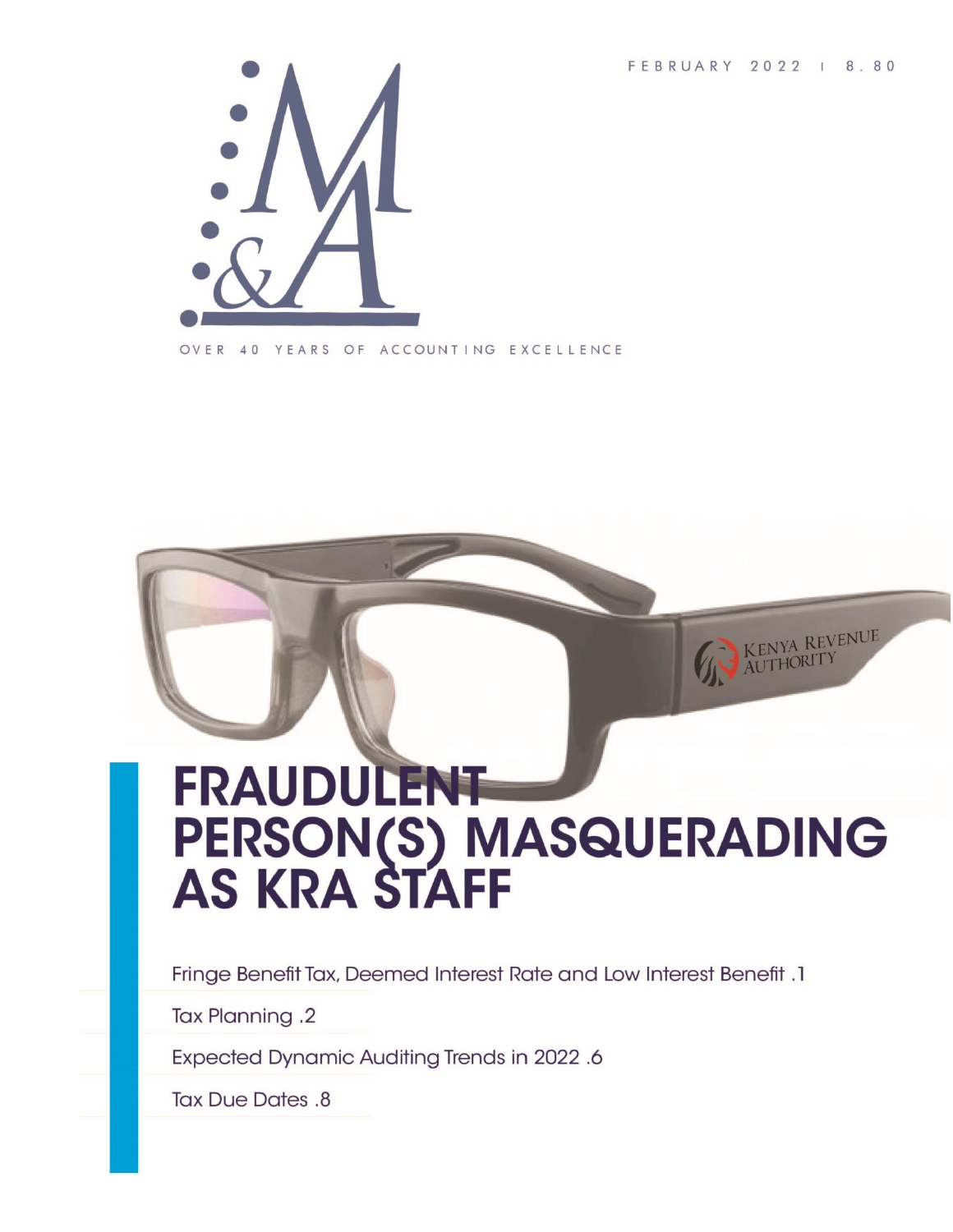

*Newsletter*

MBAYA AND ASSOCIATES **February 2022** | Issue 080 | Volume 8

### **Introduction**

Warm greetings from all us at M&A. We are pleased to release our second edition of the year 2022 tax newsletter. The newsletter covers recent important developments in Kenya's tax regime. We are grateful for your interaction and are happy to be of service to you.

On the right column of the newsletter, you will find contact details for the senior members of our team who can help answer any questions you may have about the issues highlighted in this newsletter or any other matter.

We are interested in your feedback on the items covered and what topics you would like covered in the future. Please provide any feedback at [tax@mbaya.co.ke.](file:///C:/Users/ihink/Desktop/M&A%20Newsletter/Final_2022_vol8_issue79-90/tax@mbaya.co.ke)

#### In this issue

• • • *Fraudulent Person(s) Masquerading as KRA Staff » 1*

#### Head Office 3rd Floor, Western Heights Karuna Road, Westlands P. O. Box 45390 – 00100 Nairobi, Kenya Tel. +254(20)4443868 254 20 4448938 254 20 4446466 Fax: 254 20 4449819 **Mike Mbaya | Managing Partner** Email: mike@mbaya.co.ke **Muhungi Kanyoro | Partner** Email: mkanyoro@mbaya.co.ke **Andrew Bulemi | Partner** Email: abulemi@mbaya.co.ke **Leah Nganga | Partner** Email: lwambui@mbaya.co.ke

**Contacts** 

**Abner Fundi | Outsourcing Dept. Manager** Email: abner.fundi@mbaya.co.ke **Kevin Njenga | Tax Manager** Email: knjenga@mbaya.co.ke **Darlyn Mbaya | Manager and Partner Savanna Associates**

Email: darlyn@mbaya.co.ke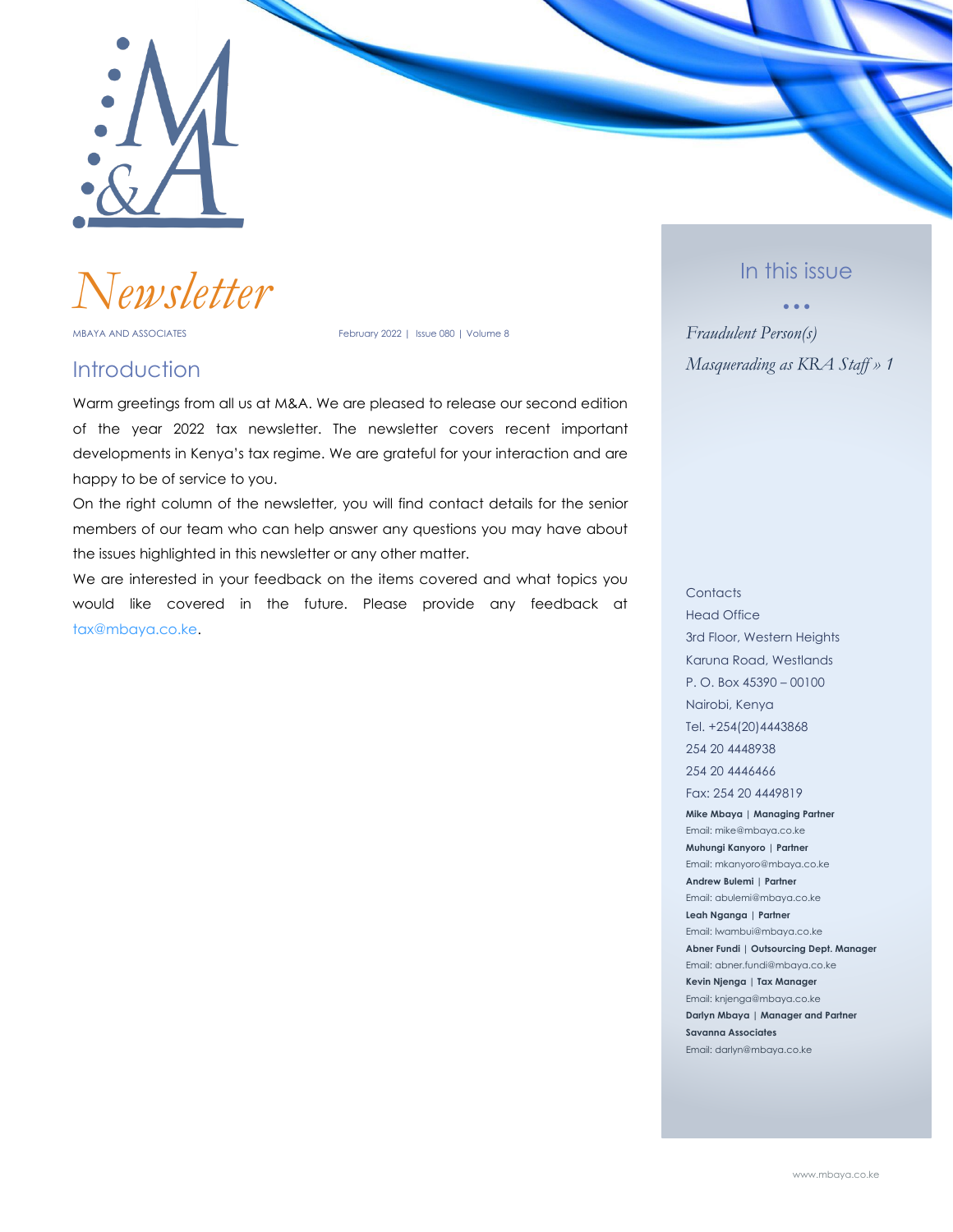

February 2022



## Table of Contents »

| А.             |  |
|----------------|--|
| $\mathbf{1}$ . |  |
| 2.             |  |
| 3.             |  |
| 4.             |  |
| 5.             |  |
| 6.             |  |
| 7.             |  |
| 8.             |  |
| B.             |  |
| 1.             |  |
| 2.             |  |
| 3.             |  |
| 4.             |  |
|                |  |
| 1.             |  |
| 2.             |  |
| 3.             |  |
|                |  |
|                |  |
|                |  |
|                |  |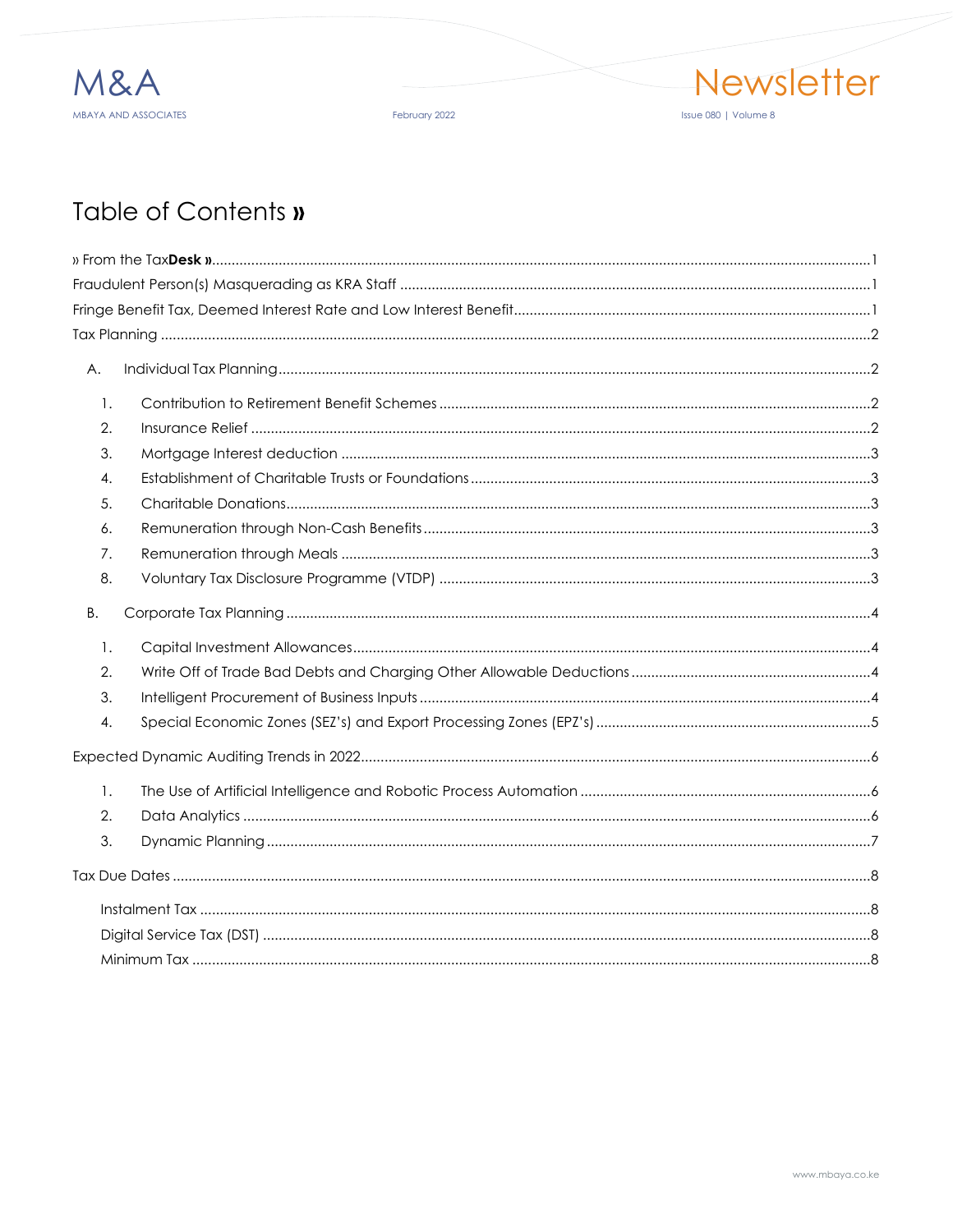

## <span id="page-3-0"></span>» From the Tax**Desk »**

## <span id="page-3-1"></span>Fraudulent Person(s) Masquerading as KRA Staff

## [*The Kenya Revenue Authority (KRA) informs members of the general public that there are some fraudulent persons masquerading as KRA staff to solicit bribes from taxpayers.*]

Kindly note that all KRA staff on duty must always provide identification before entering your premises or transacting on behalf of the Authority.

KRA urge the public to utilise the **Thibitisha KRA Staff** using the imposter detection system available on the KRA website; USSD via \*572# or through the KRA M-service App. If in doubt, call 0726984668 and report the matter.

Further, the public is urged to report all tax related offences. Taxpayers are also advised to abide by the law and uphold compliance.

## <span id="page-3-2"></span>Fringe Benefit Tax, Deemed Interest Rate and Low Interest Benefit

**Fringe Benefit Tax** (FBT) is applicable when employers provide loans to their employees and charge an interest lower than the prescribed rate (ITA-section 12(b)). This becomes a benefit to the employee, for which the employer needs to file and pay Fringe Benefit Tax. FBT is paid by the employer at the corporate tax rate of 30 % on total taxable value each month. The tax is payable on or before the 9th day of the following month to KRA.

**Deemed Interest** is the amount of notional interest assumed to be payable by a resident person in relation to any outstanding loan provided or secured by a non-resident person, where such loan has been provided interest free. The reviewed 2022 annual rates are as follows:

| <b>Tax</b>                      | Rates | Period                         |
|---------------------------------|-------|--------------------------------|
| <b>Fringe Benefit Tax (FBT)</b> | 7%    | January, February & March 2022 |
| Deemed Interest                 | 7%    | January, February & March 2022 |
| Low Interest Benefit            | 7%    | January to June 2022           |

Withholding tax rate of 15% on the deemed interest shall be deducted and paid to the Commissioner by 20th of the month following the month of computation.

**An example** of a Fringe Benefit Tax computation:

On 1st February 2022, an employee gets a loan of Kshs 3million from his/her employer at a rate of 3%. FBT will be calculated as follows:

| Loan amount    | Interest charged                                                            | Market Interest rate for the month |  |
|----------------|-----------------------------------------------------------------------------|------------------------------------|--|
| Kshs 3,000,000 | 3% per annum                                                                | 7% per annum                       |  |
|                | Fringe Benefit Rate on saving by employee = $7\%$ - $3\%$ = $4\%$ per annum |                                    |  |

Fringe Benefit = 3, 000,000 x 4% =120,000 per Annum; that is, Kshs 10,000 per Month.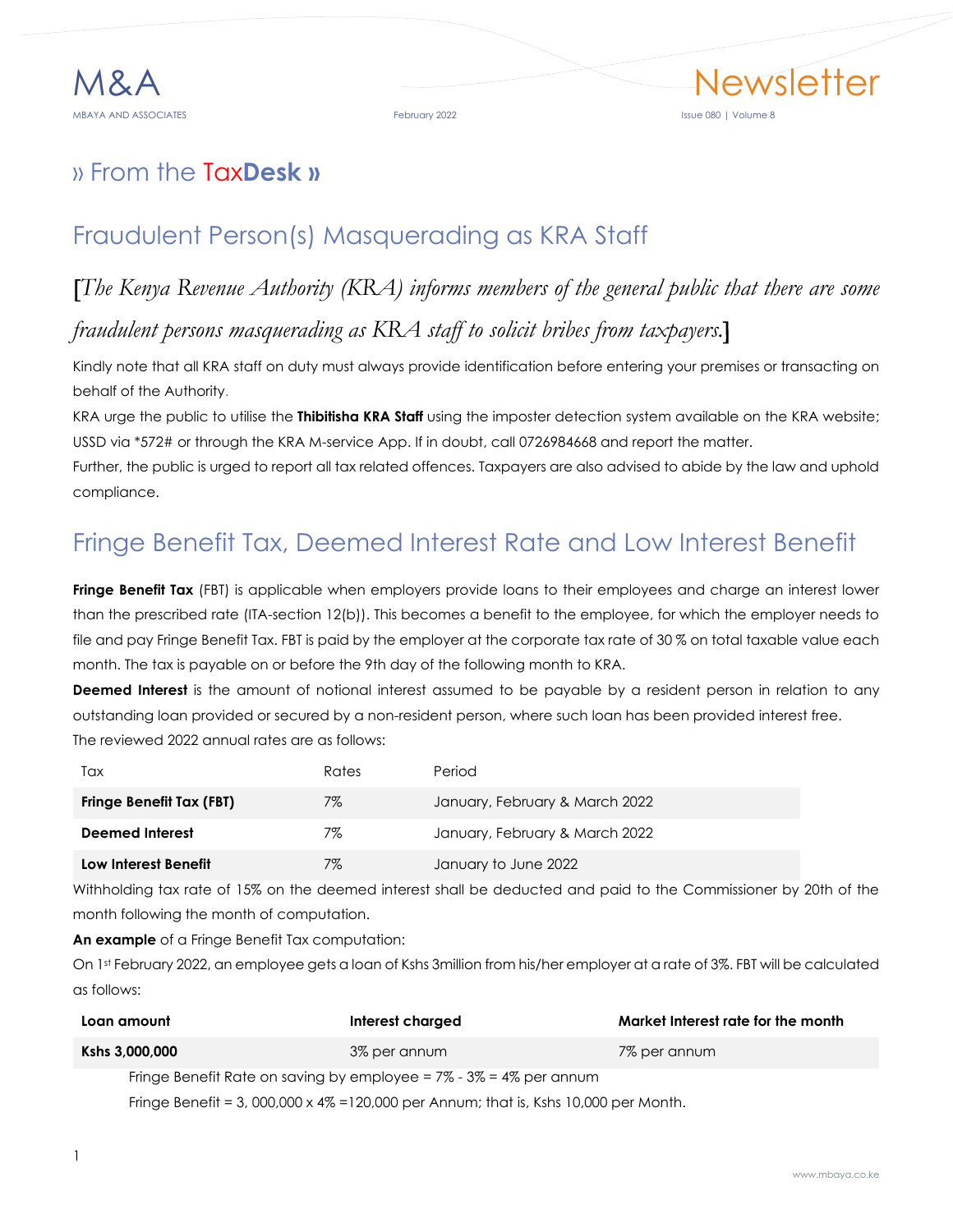

MBAYA AND ASSOCIATES February 2022 Issue 080 | Volume 8

Fringe Benefit tax payable by the employer for the month of February 2022 is therefore Kshs 3,000 (10,000 x 30%). The tax should be payable by the 9<sup>th</sup> of March 2022 together with the PAYE for the same month of February 2022. The FBT computation should be done and tax paid monthly using the applicable rates until the loan has been cleared in full.

## <span id="page-4-0"></span>Tax Planning

Tax planning can be termed as legal ways of mitigating tax payable by individuals and corporate entities. Tax planning is bound to gain increasing significance with the ever-greater aggressiveness and sophistication of the Kenya Revenue Authority and other tax collecting bodies. The trend of increased aggressiveness and sophistication in tools and methods is occurring against a backdrop of a public policy of domestic sources being the primary sources of revenues for budgetary purposes. This results in governmental pressure on tax collecting agencies to improve their revenue collection performance.

The result of this trend is the more stringent enforcement of taxation laws. Many individuals and corporate entities who in the past did not pay tax due on any or all of their income are now having to do so or face severe consequences. The same scenario is playing out with regard to Customs and Excise duties as well as Value Added Tax. The introduction of Electronic Tax Registers (ETR's) that are compliant with the Tax Invoice Management System (TIMS) for businesses is just one tool for effecting greater compliance with tax laws.

This public issue highlights the possible and legitimate ways to mitigate the tax burden.

#### <span id="page-4-1"></span>A. Individual Tax Planning

There are a limited number of methods, vehicles and techniques by which individuals can avoid taxes. These are highlighted below.

#### <span id="page-4-2"></span>*1. Contribution to Retirement Benefit Schemes*

Income tax laws have provided that contributions to registered retirement benefit schemes can be deducted from gross income before taxable income is determined. An employee's contribution to any registered defined benefit fund or defined contribution fund is an admissible deduction in arriving at the employee's taxable pay of the month. The employee's deductible contribution is lesser of:

- i. 30% of pensionable pay
- ii. Employee's actual contribution
- iii. Kshs 20,000 per month.

The tax-deductible contribution is currently set at a maximum of Kshs 20,000 per month (Kshs 240,000 per annum)

#### <span id="page-4-3"></span>*2. Insurance Relief*

Individuals are entitled to relief of 15% of premiums paid on life insurance policies, education (with a maturity of at least 10 years), or health policies taken out for oneself or a spouse or child.

Additionally, Finance Act, 2021 amended Section 31(1) of the Income Tax Act (ITA), Cap 470 to extend the existing Insurance Relief to include contributions made to the National Hospital Insurance Fund (NHIF)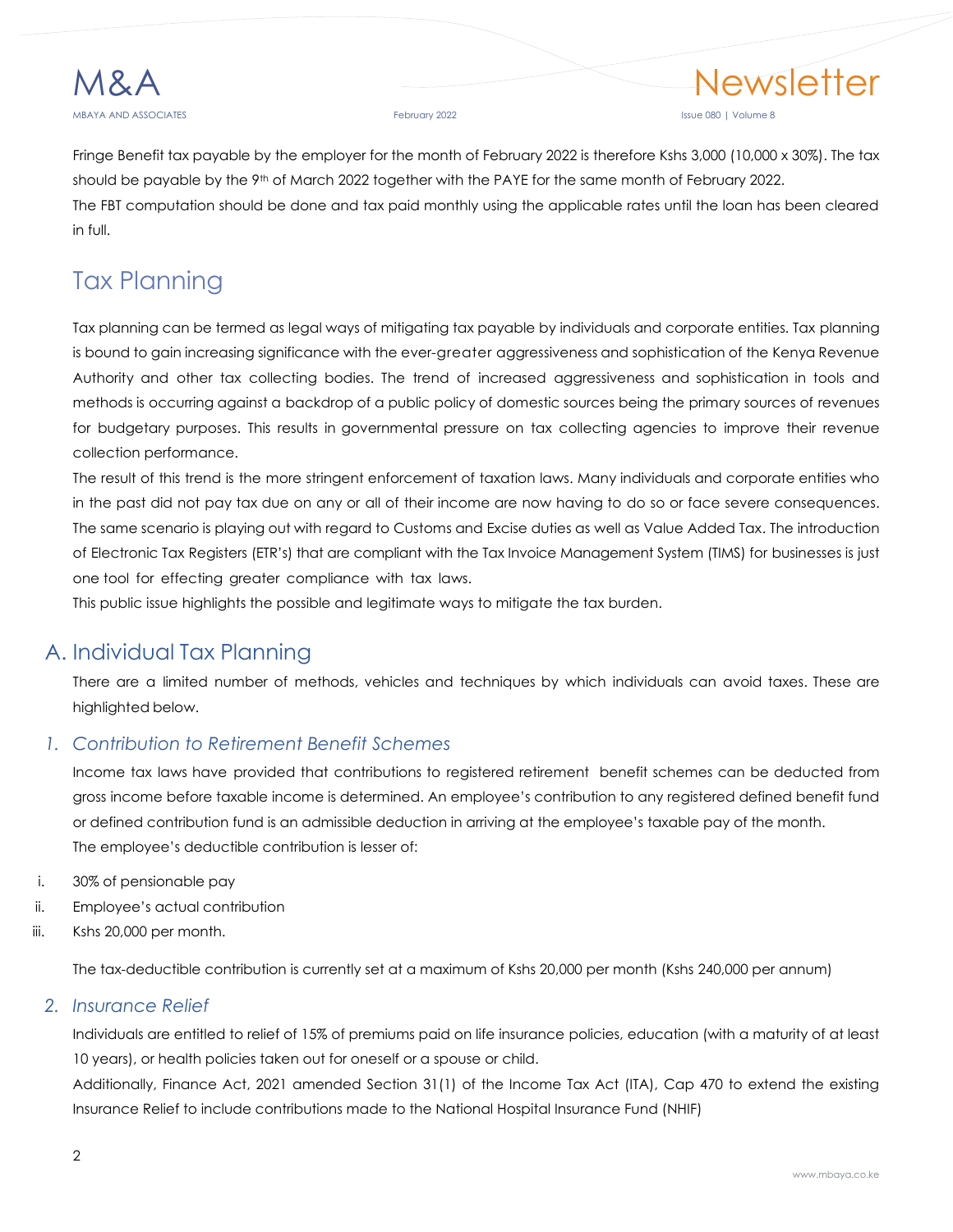

#### MBAYA AND ASSOCIATES February 2022 Issue 080 | Volume 8

ITA provides that the amount of Insurance Relief shall be fifteen percent of the amount of premiums paid but shall not exceed sixty thousand shillings per annum.

Contributions to NHIF will therefore be eligible in the computation of Insurance Relief as follows:

Insurance Relief = 15% (Insurance Premiums + NHIF Contributions) but shall not exceed Kshs 5,000.00 per month or Kshs 60,000.00 per year.

The effective date of this amendment was 1st January 2022

#### <span id="page-5-0"></span>*3. Mortgage Interest deduction*

Interest incurred on personal mortgages is deductible from gross income before arriving at taxable income, subject to a limit of Kshs 25,000 per month or Kshs 300,000 per annum.

#### <span id="page-5-1"></span>*4. Establishment of Charitable Trusts or Foundations*

Section 10 of the First Schedule of the Income Tax Act provides that; the income of an institution, body of persons or irrevocable trust, of a public character, established solely for poverty alleviation or distress of the public, or the advancement of religion or education, all for public benefit, shall be tax-exempt.

Section 13 of Income Tax Act, also provides that the income of a registered trust is exempt from income tax.

#### <span id="page-5-2"></span>*5. Charitable Donations*

Donations to charitable organizations that hold a tax exemption certificate are tax-deductible.

#### <span id="page-5-3"></span>*6. Remuneration through Non-Cash Benefits*

Where the value of a benefit, advantage, or facility is Kshs 3,000 per month or Kshs 36,000 per annum, then that benefit is not subject to tax.

#### <span id="page-5-4"></span>*7. Remuneration through Meals*

An employer can provide meals to employees and limit the cost of these meals to the tax-free amount of KShs 4,000 per month (KShs 48,000 per annum).

#### <span id="page-5-5"></span>*8. Voluntary Tax Disclosure Programme (VTDP)*

The (VTDP) was designed to assist taxpayers to achieve tax compliance, by allowing them to voluntarily declare their historical tax liabilities to the KRA and settle the principal tax. The VTDP shall run for three years, from 1 January 2021 to 31 December 2023.

All taxpayers qualify for the VTDP, provided that:

- a. The tax liabilities were, accrued by the taxpayer within, 5 years before 1 July 2020; that is, July 2015 to 30 June 2020;
- b. 1 The taxpayer is not under audit or investigation and is not a party to ongoing litigation in respect of the tax liabilities or any matter relating to the tax liabilities; and
- c. The taxpayer has not been notified of a pending audit or investigation by the Commissioner.

Taxpayers who apply for the VTDP will qualify for relief in respect of:

- a. Penalties and interest; and
- b. Shall not be prosecuted for the tax liabilities disclosed.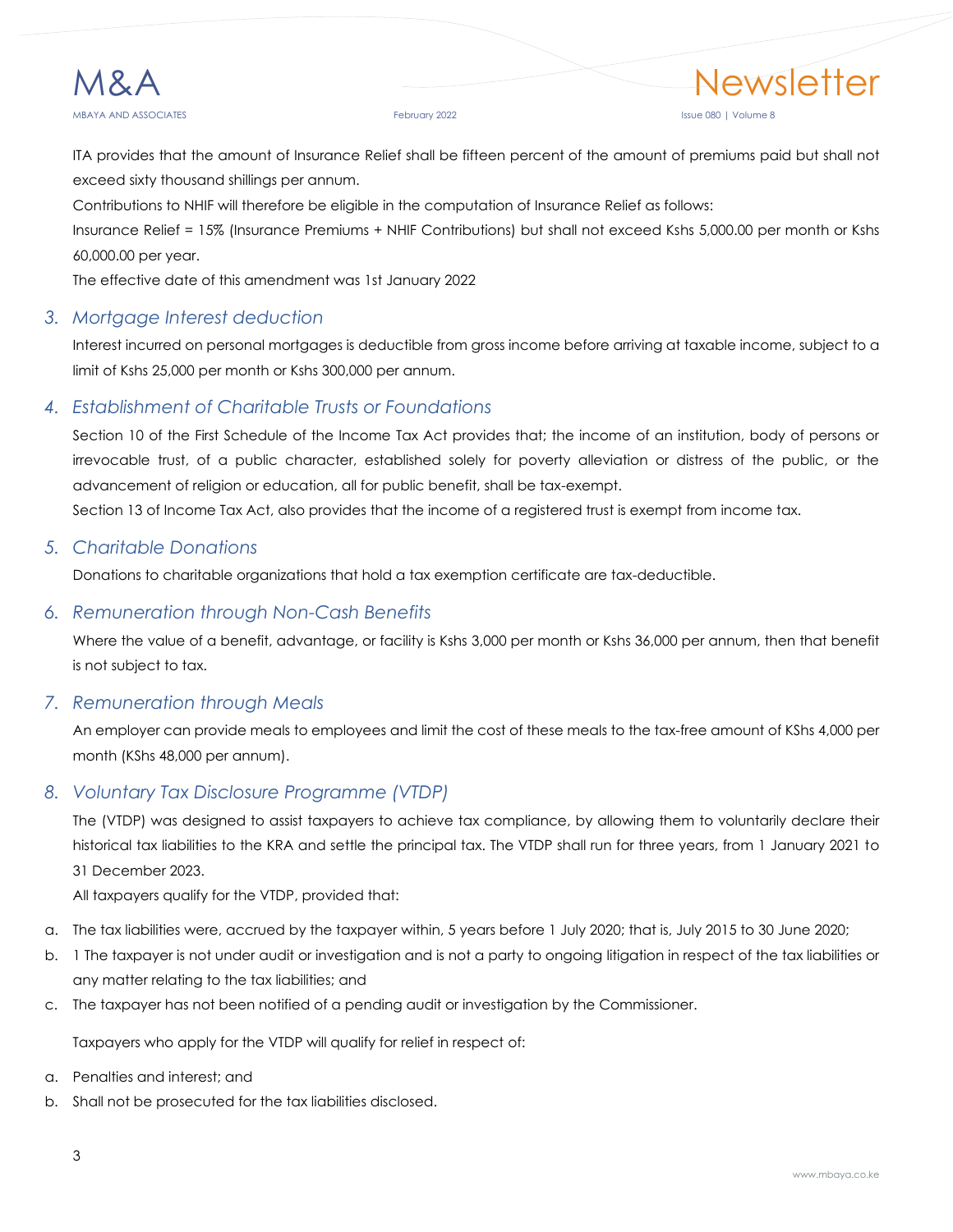For the relief to apply, the taxpayer will first be required to settle the principal tax liabilities, as the benefit is only available for penalties and interest.

Taxpayers who opt for the VTDP will be entitled to:

- a. 50% waiver, if the principal tax is disclosed and paid within the calendar year 2022,
- b. 25% waiver, if the principal tax is disclosed and paid within the calendar year 2023.

No waiver of the penalties and interest will be available if the principal tax is paid after 2023.

#### <span id="page-6-0"></span>B. Corporate Tax Planning

In Kenya, as in many other countries, interest on corporate debt is tax deductible. Companies can take maximum advantage of this tax deductibility by determining the optimum amount of debt that they can carry and working with it. It should be noted that the revenue authorities attempt to limit abuse of tax deductibility. Section 16(2)(j) of the Income Tax Act provides that interest on debt that is in excess of thrice the shareholders' equity of a company (not being a bank) controlled by a non-resident, is not tax deductible.

The practice of over-financing companies with debt from associated sources so as to minimize taxable income (known as thin capitalization) is well known and tax authorities look out for it. Hence companies wishing to take advantage of tax deductibility should do so within the letter and spirit of the Income Tax Act.

One technique for taking advantage of debt is the use of lease financing arrangements for the acquisition of assets, rather than outright purchase with company funds as (for the time being) the lease payments made under both capital and operating leases are tax deductible on the lessee.

#### <span id="page-6-1"></span>*1. Capital Investment Allowances*

The Income Tax Act enables companies to charge their income with certain allowances on capital expenditure. These allowances include Wear and Tear Allowance for fixed assets, and Investment Deduction. They are covered in Section 15(2) and the Second Schedule of the Act. These allowances serve as investment incentives.

#### <span id="page-6-2"></span>*2. Write Off of Trade Bad Debts and Charging Other Allowable Deductions*

Section 15(2)(a) of the Income Tax Act allows the tax deductible write off of bad debts subject to the approval of the Commissioner. The Commissioner is in the process of developing guidelines for the write off of bad debts. It is also possible to get a refund of Output VAT paid on bad debts, within a period of 2 years after the expiry of 3 years since the bad debts came into existence. Inventory written off as defective or obsolete is similarly tax deductible. There are many other allowable deductions detailed in the Income Tax Act which would enable businesses to reduce their taxable income if they actually utilize them.

#### <span id="page-6-3"></span>*3. Intelligent Procurement of Business Inputs*

Businesses can mitigate their tax burden by sourcing intelligently. First, those subject to Value Added Tax should ensure that they source from suppliers who will charge VAT. That way, the business buying can deduct input VAT from their output VAT and lower tax payable.

Another way of mitigating the tax burden is by importing inputs from tax advantaged countries.

This entails, for example, importing from within the East African Community or the Common Market for Eastern and Southern Africa. Customs duty on imports from such sources is lower than duty on imports from other countries.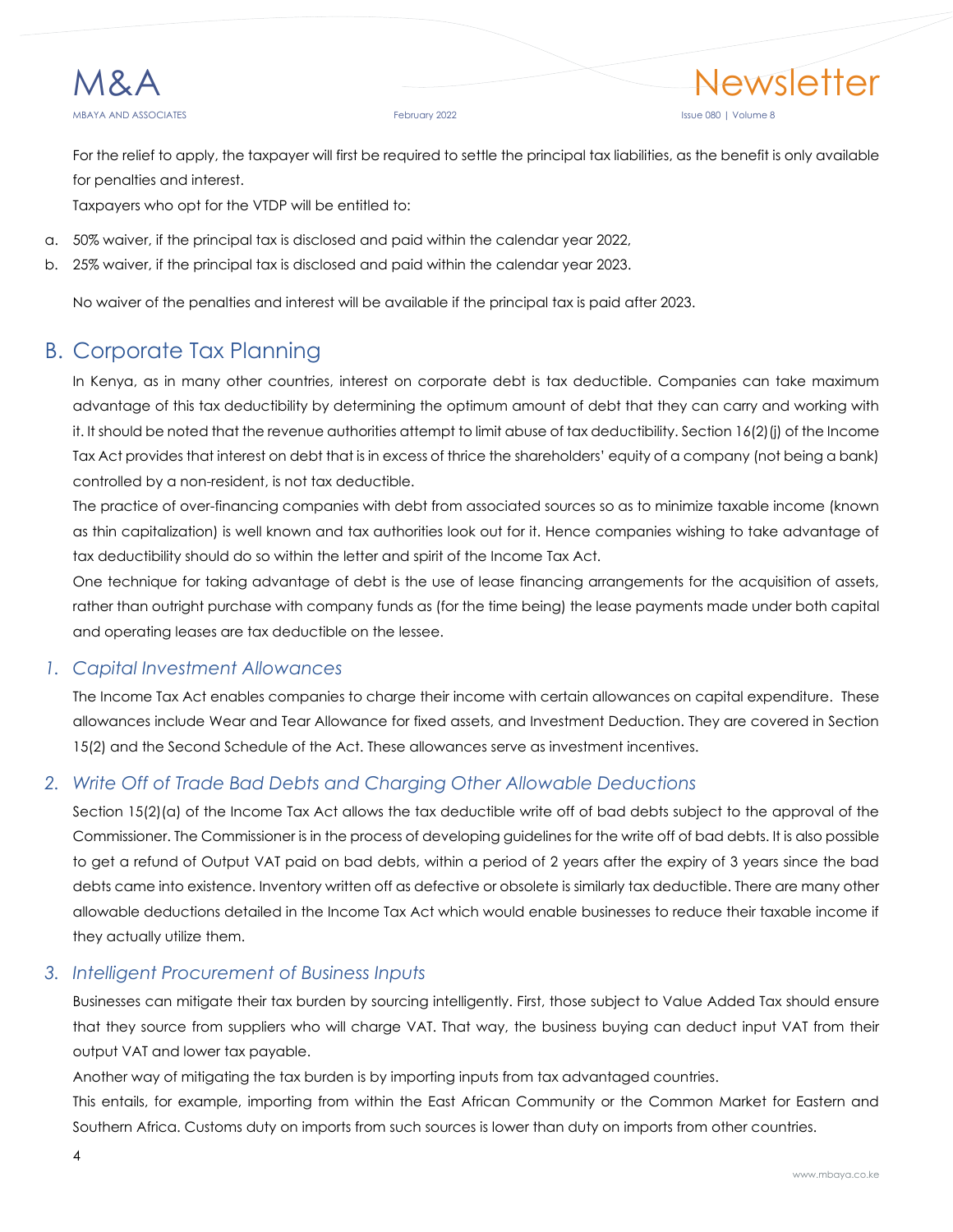#### <span id="page-7-0"></span>*4. Special Economic Zones (SEZ's) and Export Processing Zones (EPZ's)*

SEZ refers to designated geographical area where business-enabling policies are implemented and sector-appropriate on-site and off-site infrastructure and utilities are provided for by the Kenyan Government. SEZ regime provides for a broader array of incentives (tax and non-tax) as compared to EPZ, particularly, the recognition of service industries as having the same status as manufacturing and processing industries.

On the other hand, Export Processing Zones (EPZs) are designated parts of Kenya that are aimed at promoting and facilitating export-oriented investments and to develop an enabling environment for such investments. These zones are managed and promoted by the Export Processing Zones Authority.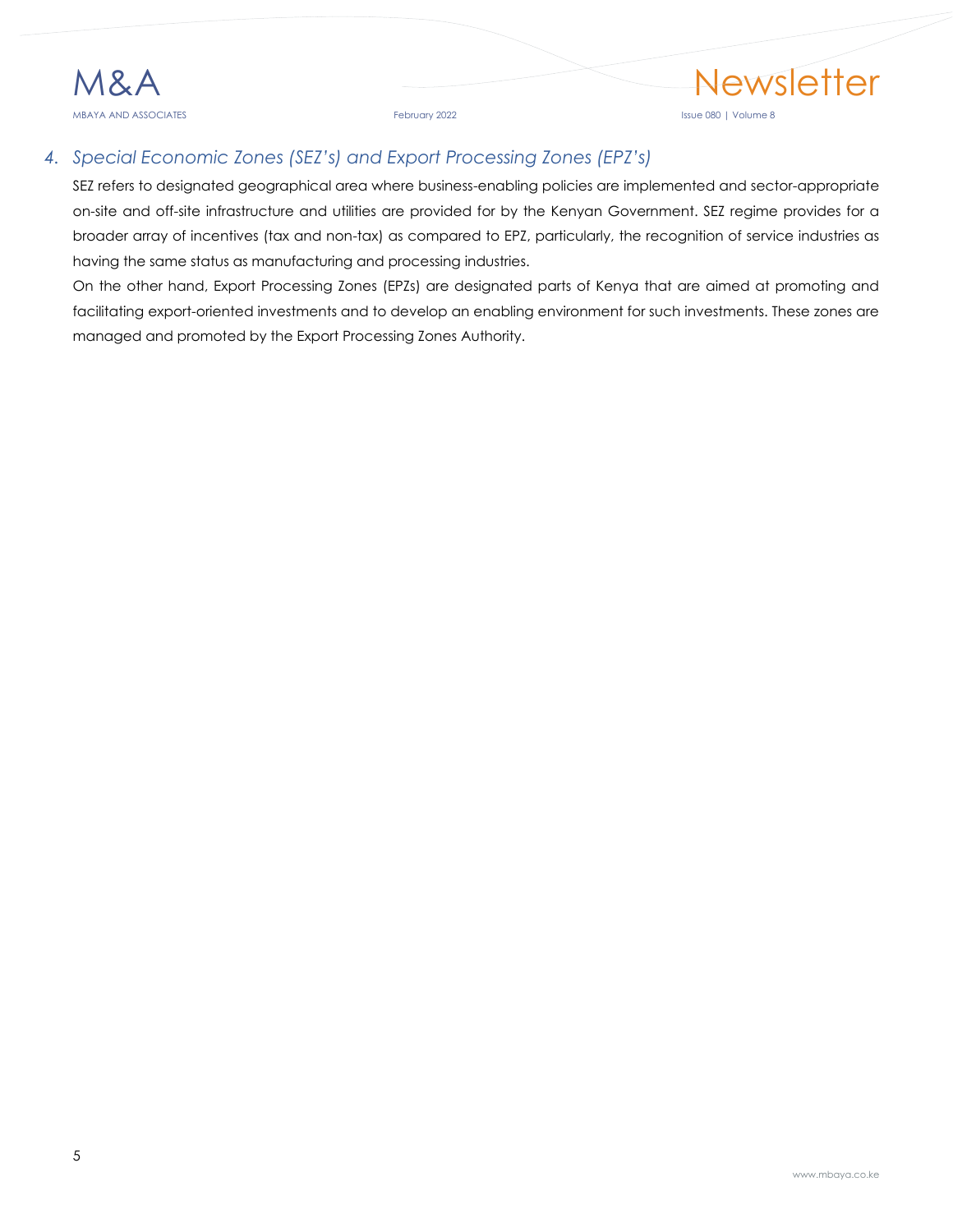

## M&A Newsletter



## <span id="page-8-0"></span>Expected Dynamic Auditing Trends in 2022

Audit professional work has recently undergone one of the biggest and fastest changes that any of us have experienced in our working lives. COVID-19 is one the causes for these changes in the firms. As we begin the second month of 2022, here are some of the audit trends that will continuously shape the industry:

#### <span id="page-8-1"></span>*1. The Use of Artificial Intelligence and Robotic Process Automation*

The adoption of machine learning in accounting has led to a tremendous improvement in the accounting process. Accountants can now do more complex tasks by automating the time-consuming tasks, tighten controls by using relevant software, and finally produce high-end results. As more tasks are performed by using these tools, auditors need to find ways that will ensure they identify, monitor and evaluate their risks. Furthermore, they need to understand how the systems are designed and how they affect the business operations, administration, or even the structure of the organization as a whole.

#### <span id="page-8-2"></span>*2. Data Analytics*

Modern businesses are now depending on data to optimize their products or service lines. Companies have collected data to identify bottlenecks and reduce unnecessary costs. Thus, auditors use the capabilities of data analytics software to check irregularities in data trends or patterns and identify any errors that might arise.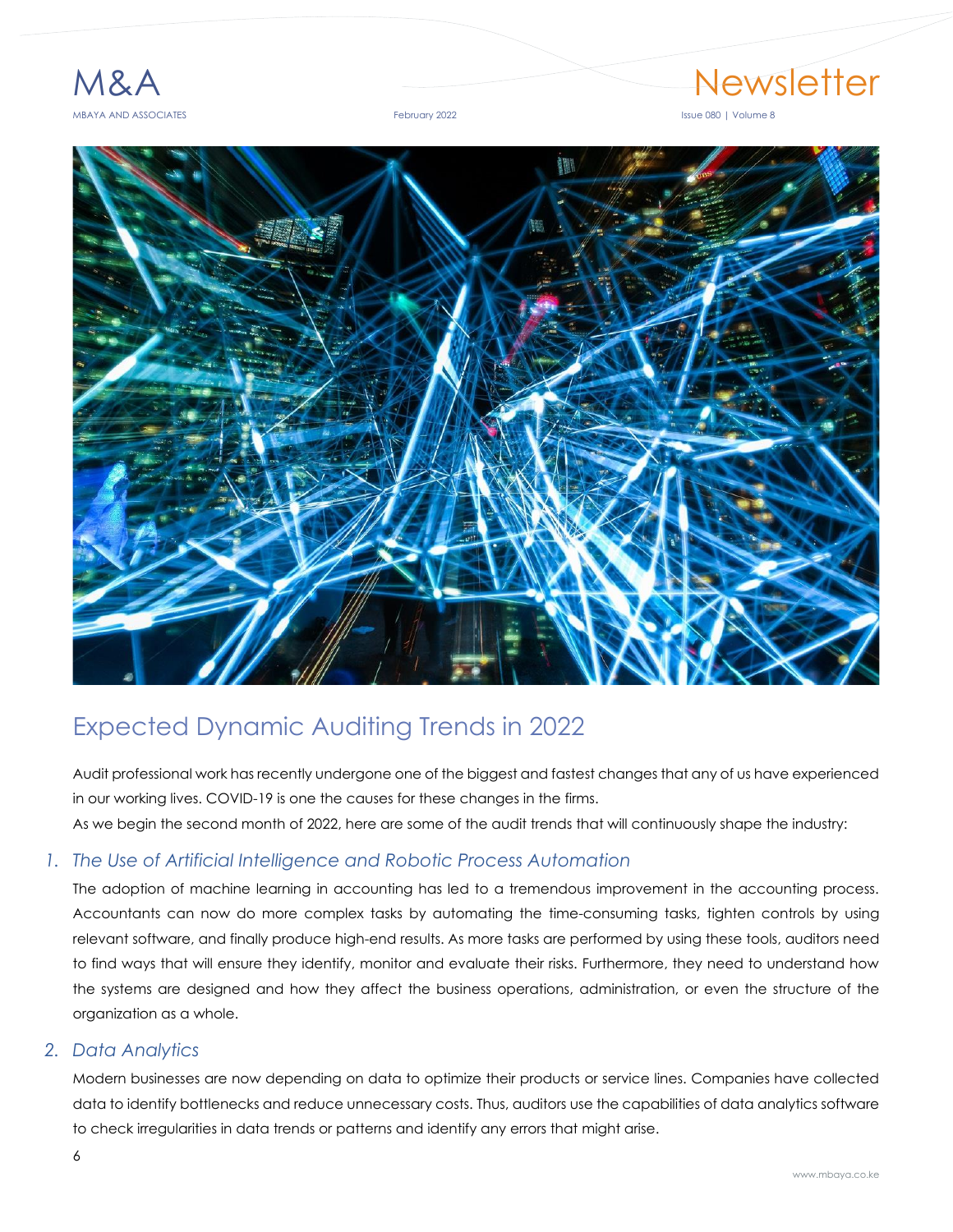

Data analytic tools are necessary to auditors especially when they look at the bulk of data collected and processed by their organizations. Furthermore, auditors will be able to produce smarter, faster, and better results just like any other professionals in the industry.

#### <span id="page-9-0"></span>*3. Dynamic Planning*

This can be an unforgivable luxury in an era of rapid and dramatic change. Now the trend in internal audit is planning in real-time when changes to plans are made promptly, as new risks emerge.

When planning, internal auditors need to look ahead and not in the rear-view mirror when planning, update plans regularly (once every six months is not enough), leave a reserve of time in the schedule for completing unpredictable tasks that will inevitably arise throughout the year.

In conclusion, audit functions are changing, and the technologies used in internal audits are changing. Demand for knowledge/skills of internal auditor's changes accordingly. The demand for analytical/critical thinking, persuasion and conflict resolution skills, skills in working with big data, using artificial intelligence applications, knowledge in the field of cyber security is growing rapidly.

At the same time, the demand for communication skills and knowledge of the industry/business remains consistently high in internal audit.